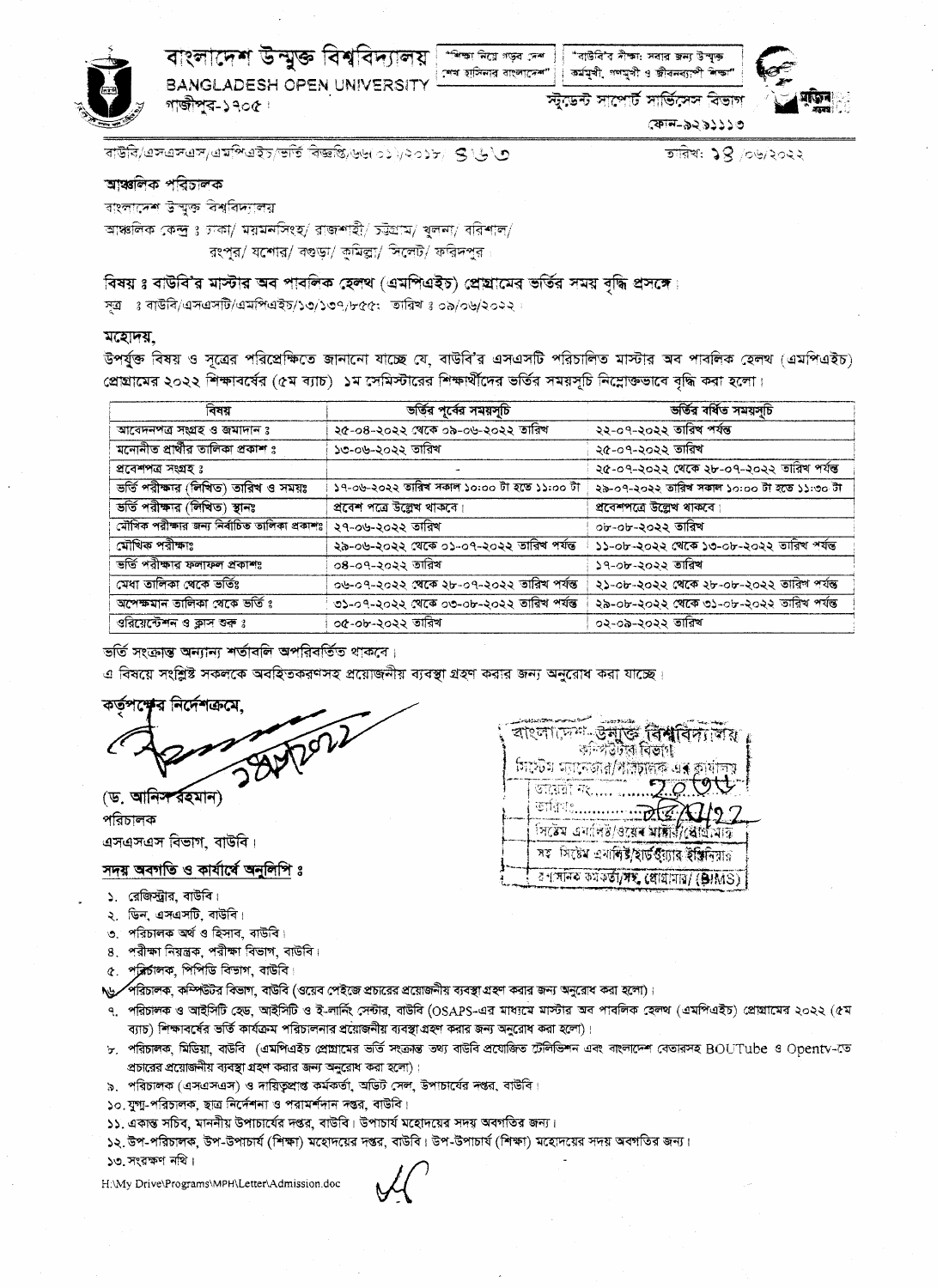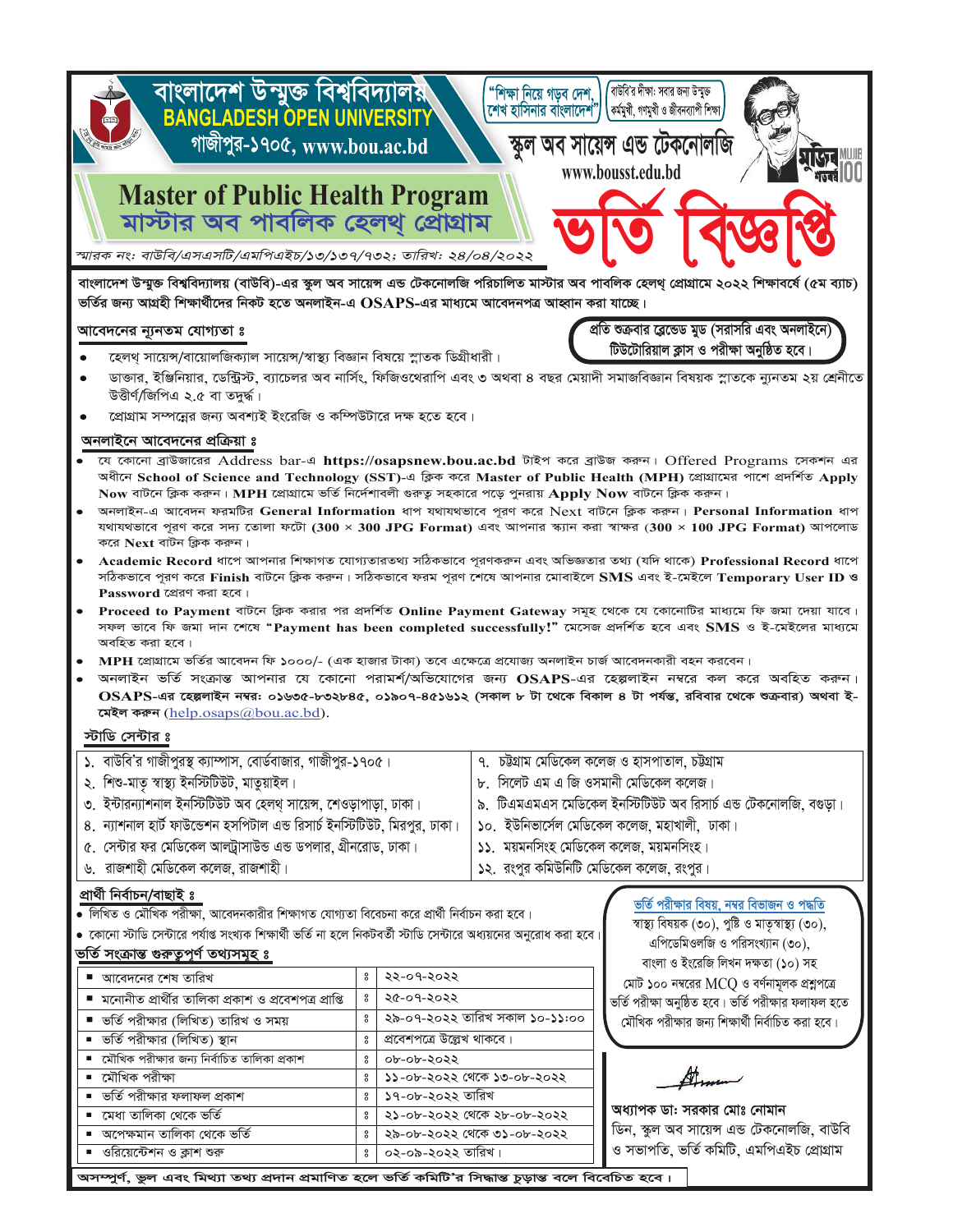# **Master of Public Health (MPH) Program of BOU Short Overview**

| SI.              | <b>Item</b>                                                                                                                                                                                                | <b>Description</b>                                                                                                                                                                                                                                                                                                                                                                                                                                                                    |  |
|------------------|------------------------------------------------------------------------------------------------------------------------------------------------------------------------------------------------------------|---------------------------------------------------------------------------------------------------------------------------------------------------------------------------------------------------------------------------------------------------------------------------------------------------------------------------------------------------------------------------------------------------------------------------------------------------------------------------------------|--|
| 1.               | <b>Short Title</b>                                                                                                                                                                                         | <b>MPH</b> Program                                                                                                                                                                                                                                                                                                                                                                                                                                                                    |  |
| 2.               | Title of the Degree                                                                                                                                                                                        | Master of Public Health (MPH)                                                                                                                                                                                                                                                                                                                                                                                                                                                         |  |
| $\overline{4}$ . | Aim and objectives of the<br><b>MPH</b> Program                                                                                                                                                            | improve knowledge and skills of community diagnosis;<br>$\bullet$<br>obtain ability to design strategies to enhance community health;<br>$\bullet$<br>develop skills to implement intervention programs;<br>$\bullet$<br>achieve skills to develop public health policy;<br>٠<br>improve knowledge to evaluate the impact of public health policies<br>$\bullet$<br>on community health; and<br>create leadership skills in public health administration.<br>$\bullet$                |  |
| 5.               | Eligible criteria for Admission<br>into the MPH Program                                                                                                                                                    | Graduation in Health Science/Biological Science<br>$\bullet$<br>Doctor, Engineer, Dentist, B.Sc. in Nursing, Physiotherapy and<br>$\bullet$<br>graduation in Social Science with duration of 3 or 4-years and<br>passed at least with 2 <sup>nd</sup> division/GPA- 2.5 or above on a scale of 4.<br>English and computer literacy skill is mandatory in order to<br>$\bullet$<br>complete this program.<br>Eligible foreign learners can also be applied through online<br>$\bullet$ |  |
| 6.               | Duration of the program                                                                                                                                                                                    | 2 years.                                                                                                                                                                                                                                                                                                                                                                                                                                                                              |  |
| 7.               | Number of Semester                                                                                                                                                                                         | 4 Semester (Duration of Each Semester – 6 months)                                                                                                                                                                                                                                                                                                                                                                                                                                     |  |
| 9.               | Number of Courses                                                                                                                                                                                          | 12 Courses and 1 Research Project.                                                                                                                                                                                                                                                                                                                                                                                                                                                    |  |
| 8.               | <b>Total Cost/Fees</b>                                                                                                                                                                                     | Tentative Total 80,900 Tk (Around 20, 000 Tk per Semester)                                                                                                                                                                                                                                                                                                                                                                                                                            |  |
| 10.              | <b>Total Credits</b>                                                                                                                                                                                       | 60 Credits                                                                                                                                                                                                                                                                                                                                                                                                                                                                            |  |
| 11.              | Medium of Instruction                                                                                                                                                                                      | Medium of instruction of the Master of Public Health (MPH) Program<br>shall be English                                                                                                                                                                                                                                                                                                                                                                                                |  |
| 12.              | <b>Tutorial Services</b><br>During<br>semester,<br>tutorial<br>sessions for every offered<br>course shall be conducted on<br>specific scheduled Friday at<br>the approved Study Center<br>for the Program. | Self-instructional study guide with sufficient reference books list<br>$\bullet$<br>Interactive online lectures on the courses.<br>٠<br>Video programs transmitted through BOU TV.<br>$\bullet$<br>Face-to-face Tutorial Class at Selected Study Center.<br>٠<br>Web based / Online learning system support.<br>٠<br>Interactive Virtual class supports.<br>٠<br>Assignments, Quizzes<br>$\bullet$<br>Practical.<br>$\bullet$<br>Recorded YouTube video lecture                       |  |
| 13.              | <b>Method of Evaluation</b>                                                                                                                                                                                | a.1) Attendance/Participation at Discussion Forum<br>10 Marks<br>$\ddot{\cdot}$                                                                                                                                                                                                                                                                                                                                                                                                       |  |
|                  | Formative assessment /<br>a)<br>Continuous Assessment<br>Summative assessment /<br>b)<br><b>Semester End Evaluation</b>                                                                                    | $a.2$ ) Two $(02)$ Assignment<br>$\ddot{\cdot}$<br>20 Marks<br>a.3) One (01) Quizzes/Class test<br>10 Marks<br>:<br>$\ddot{\cdot}$<br>b) Semester End Final Examination<br>60 Marks                                                                                                                                                                                                                                                                                                   |  |
| 14.              | Requirement for<br>obtaining<br>degree of Master of Public<br>Health                                                                                                                                       | Marks obtained from formative and summative assessment will be<br>added together for counting pass mark of 60%.                                                                                                                                                                                                                                                                                                                                                                       |  |